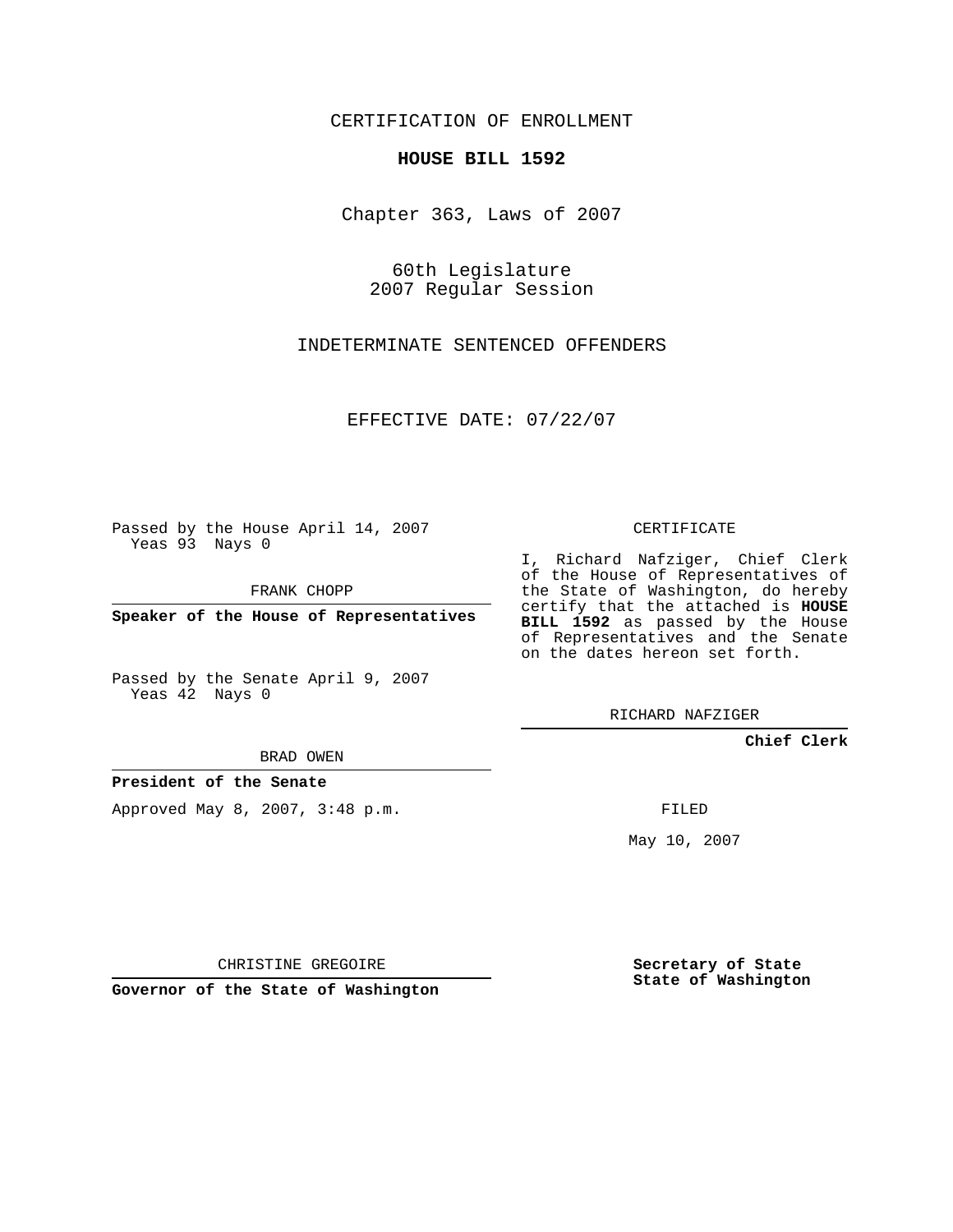## **HOUSE BILL 1592** \_\_\_\_\_\_\_\_\_\_\_\_\_\_\_\_\_\_\_\_\_\_\_\_\_\_\_\_\_\_\_\_\_\_\_\_\_\_\_\_\_\_\_\_\_

\_\_\_\_\_\_\_\_\_\_\_\_\_\_\_\_\_\_\_\_\_\_\_\_\_\_\_\_\_\_\_\_\_\_\_\_\_\_\_\_\_\_\_\_\_

## AS AMENDED BY THE SENATE

Passed Legislature - 2007 Regular Session

**State of Washington 60th Legislature 2007 Regular Session**

**By** Representative Hurst; by request of Indeterminate Sentence Review Board

Read first time 01/23/2007. Referred to Committee on Human Services.

 AN ACT Relating to the indeterminate sentenced offenders; and amending RCW 9.95.011, 9.95.420, 9.95.435, and 9.96.050.

BE IT ENACTED BY THE LEGISLATURE OF THE STATE OF WASHINGTON:

 **Sec. 1.** RCW 9.95.011 and 2002 c 174 s 2 are each amended to read as follows:

 (1) When the court commits a convicted person to the department of corrections on or after July 1, 1986, for an offense committed before July 1, 1984, the court shall, at the time of sentencing or revocation of probation, fix the minimum term. The term so fixed shall not exceed the maximum sentence provided by law for the offense of which the person is convicted.

 The court shall attempt to set the minimum term reasonably consistent with the purposes, standards, and sentencing ranges adopted under RCW 9.94A.850, but the court is subject to the same limitations as those placed on the board under RCW 9.92.090, 9.95.040 (1) through (4), 9.95.115, 9A.32.040, 9A.44.045, and chapter 69.50 RCW. The court's minimum term decision is subject to review to the same extent as a minimum term decision by the parole board before July 1, 1986.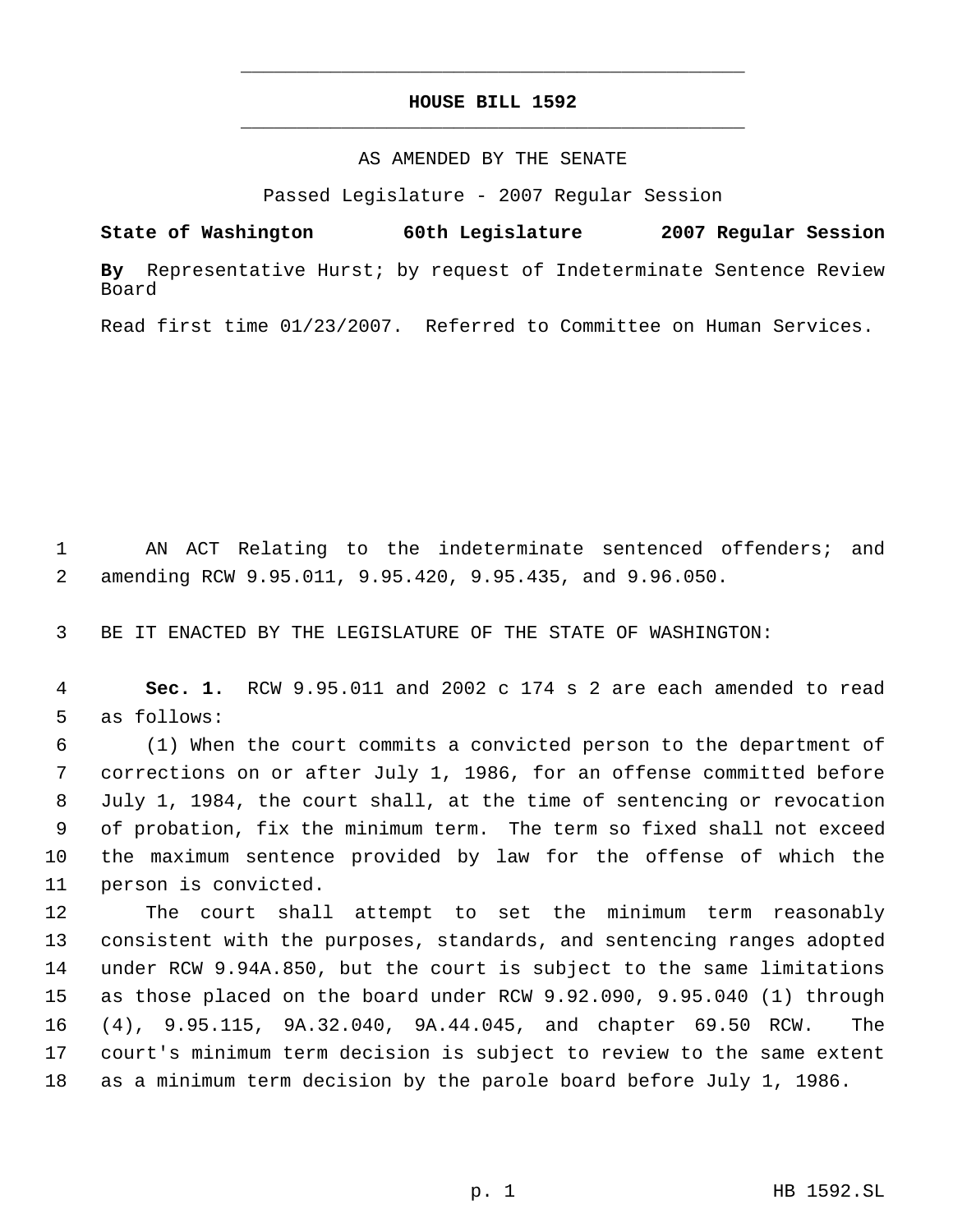Thereafter, the expiration of the minimum term set by the court minus any time credits earned under RCW 9.95.070 and 9.95.110 constitutes the parole eligibility review date, at which time the board may consider the convicted person for parole under RCW 9.95.100 and 9.95.110 and chapter 72.04A RCW. Nothing in this section affects the board's authority to reduce or increase the minimum term, once set by the court, under RCW 9.95.040, 9.95.052, 9.95.055, 9.95.070, 9.95.080, 9.95.100, 9.95.115, 9.95.125, or 9.95.047.

 (2)(a) Except as provided in (b) of this subsection, not less than ninety days prior to the expiration of the minimum term of a person sentenced under RCW 9.94A.712, for a sex offense committed on or after September 1, 2001, less any time credits permitted by statute, the board shall review the person for conditional release to community custody as provided in RCW 9.95.420. If the board does not release the person, it shall set a new minimum term not to exceed an additional  $((two))$  five years. The board shall review the person again not less than ninety days prior to the expiration of the new minimum term.

 (b) If at the time a person sentenced under RCW 9.94A.712 for a sex offense committed on or after September 1, 2001, arrives at a department of corrections facility, the offender's minimum term has expired or will expire within one hundred twenty days of the offender's arrival, then no later than one hundred twenty days after the offender's arrival at a department of corrections facility, but after the board receives the results from the end of sentence review process and the recommendations for additional or modified conditions of community custody from the department, the board shall review the person for conditional release to community custody as provided in RCW 9.95.420. If the board does not release the person, it shall set a new 29 minimum term not to exceed an additional  $((\text{two}))$  five years. The board shall review the person again not less than ninety days prior to the expiration of the new minimum term.

 (c) In setting a new minimum term, the board may consider the length of time necessary for the offender to complete treatment and programming as well as other factors that relate to the offender's 35 release under RCW 9.95.420. The board's rules shall permit an offender to petition for an earlier review if circumstances change or the board 37 receives new information that would warrant an earlier review.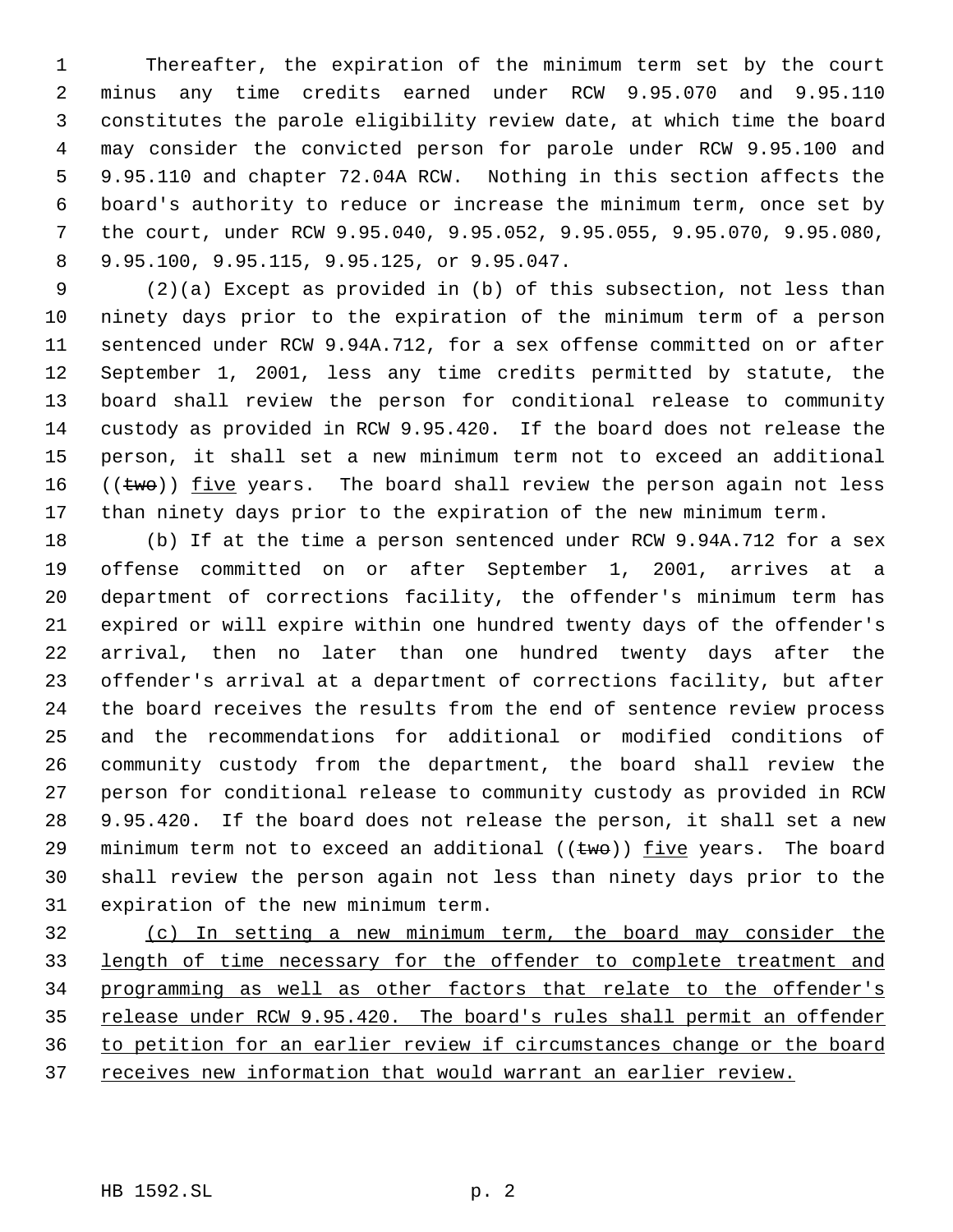**Sec. 2.** RCW 9.95.420 and 2006 c 313 s 2 are each amended to read as follows:

 (1)(a) Except as provided in (c) of this subsection, before the expiration of the minimum term, as part of the end of sentence review process under RCW 72.09.340, 72.09.345, and where appropriate, 72.09.370, the department shall conduct, and the offender shall participate in, an examination of the offender, incorporating methodologies that are recognized by experts in the prediction of sexual dangerousness, and including a prediction of the probability that the offender will engage in sex offenses if released.

 (b) The board may contract for an additional, independent examination, subject to the standards in this section.

 (c) If at the time the sentence is imposed by the superior court the offender's minimum term has expired or will expire within one hundred twenty days of the sentencing hearing, the department shall conduct, within ninety days of the offender's arrival at a department of corrections facility, and the offender shall participate in, an examination of the offender, incorporating methodologies that are recognized by experts in the prediction of sexual dangerousness, and including a prediction of the probability that the offender will engage in sex offenses if released.

 (2) The board shall impose the conditions and instructions provided for in RCW 9.94A.720. The board shall consider the department's recommendations and may impose conditions in addition to those recommended by the department. The board may impose or modify conditions of community custody following notice to the offender.

 (3)(a) Except as provided in (b) of this subsection, no later than ninety days before expiration of the minimum term, but after the board receives the results from the end of sentence review process and the recommendations for additional or modified conditions of community custody from the department, the board shall conduct a hearing to determine whether it is more likely than not that the offender will engage in sex offenses if released on conditions to be set by the board. The board may consider an offender's failure to participate in an evaluation under subsection (1) of this section in determining whether to release the offender. The board shall order the offender released, under such affirmative and other conditions as the board determines appropriate, unless the board determines by a preponderance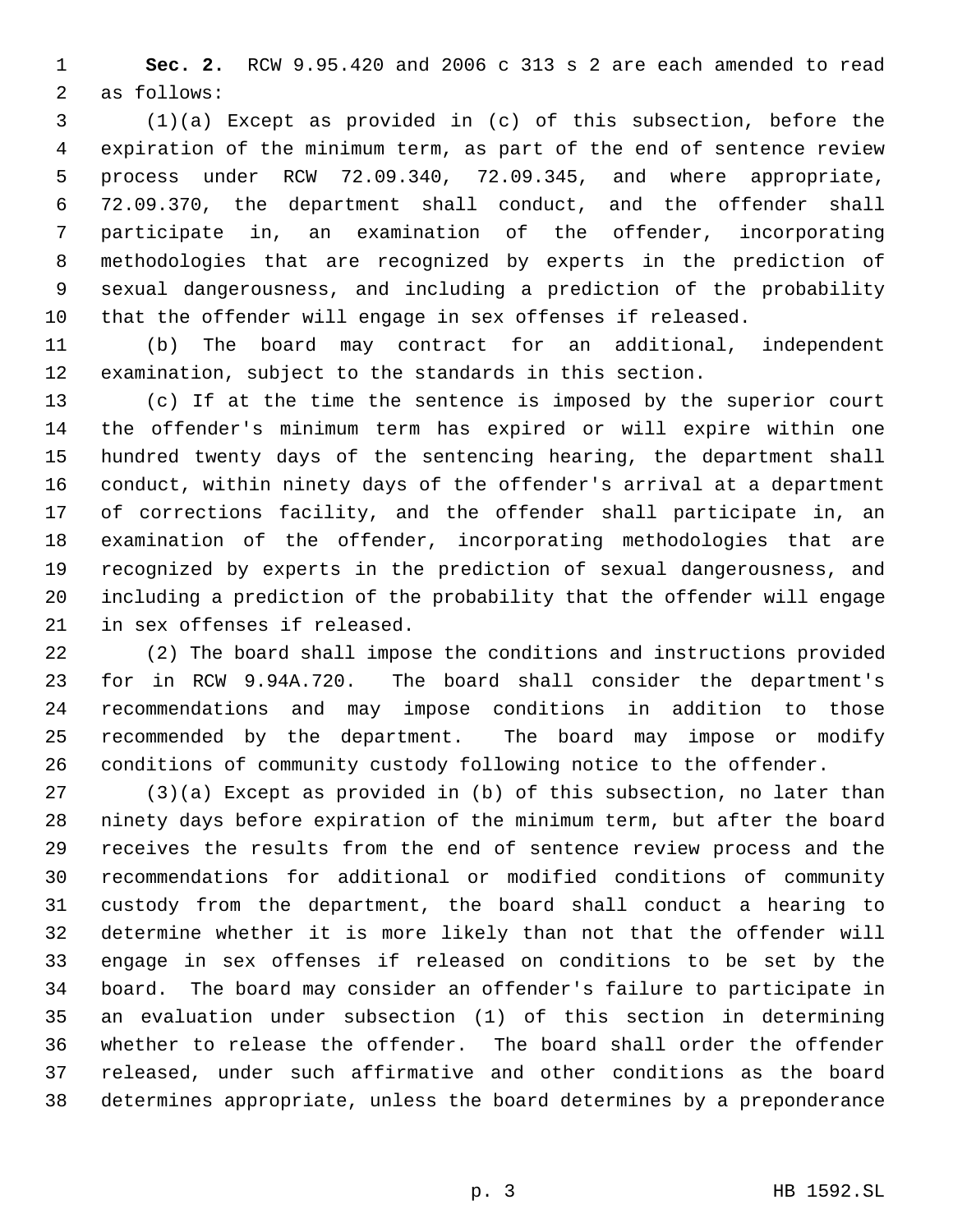of the evidence that, despite such conditions, it is more likely than not that the offender will commit sex offenses if released. If the board does not order the offender released, the board shall establish 4 a new minimum term((<del>, not to exceed an additional two years</del>)) as provided in RCW 9.95.011.

 (b) If at the time the offender's minimum term has expired or will expire within one hundred twenty days of the offender's arrival at a department of correction's facility, then no later than one hundred twenty days after the offender's arrival at a department of corrections facility, but after the board receives the results from the end of sentence review process and the recommendations for additional or modified conditions of community custody from the department, the board shall conduct a hearing to determine whether it is more likely than not that the offender will engage in sex offenses if released on conditions to be set by the board. The board may consider an offender's failure to participate in an evaluation under subsection (1) of this section in determining whether to release the offender. The board shall order the offender released, under such affirmative and other conditions as the board determines appropriate, unless the board determines by a preponderance of the evidence that, despite such conditions, it is more likely than not that the offender will commit sex offenses if released. If the board does not order the offender released, the board shall 23 establish a new minimum term((, not to exceed an additional two years)) as provided in RCW 9.95.011.

 (4) In a hearing conducted under subsection (3) of this section, the board shall provide opportunities for the victims of any crimes for which the offender has been convicted to present oral, video, written, or in-person testimony to the board. The procedures for victim input shall be developed by rule. To facilitate victim involvement, county prosecutor's offices shall ensure that any victim impact statements and known contact information for victims of record are forwarded as part of the judgment and sentence.

 **Sec. 3.** RCW 9.95.435 and 2003 c 218 s 1 are each amended to read as follows:

 (1) If an offender released by the board under RCW 9.95.420 violates any condition or requirement of community custody, the board may transfer the offender to a more restrictive confinement status to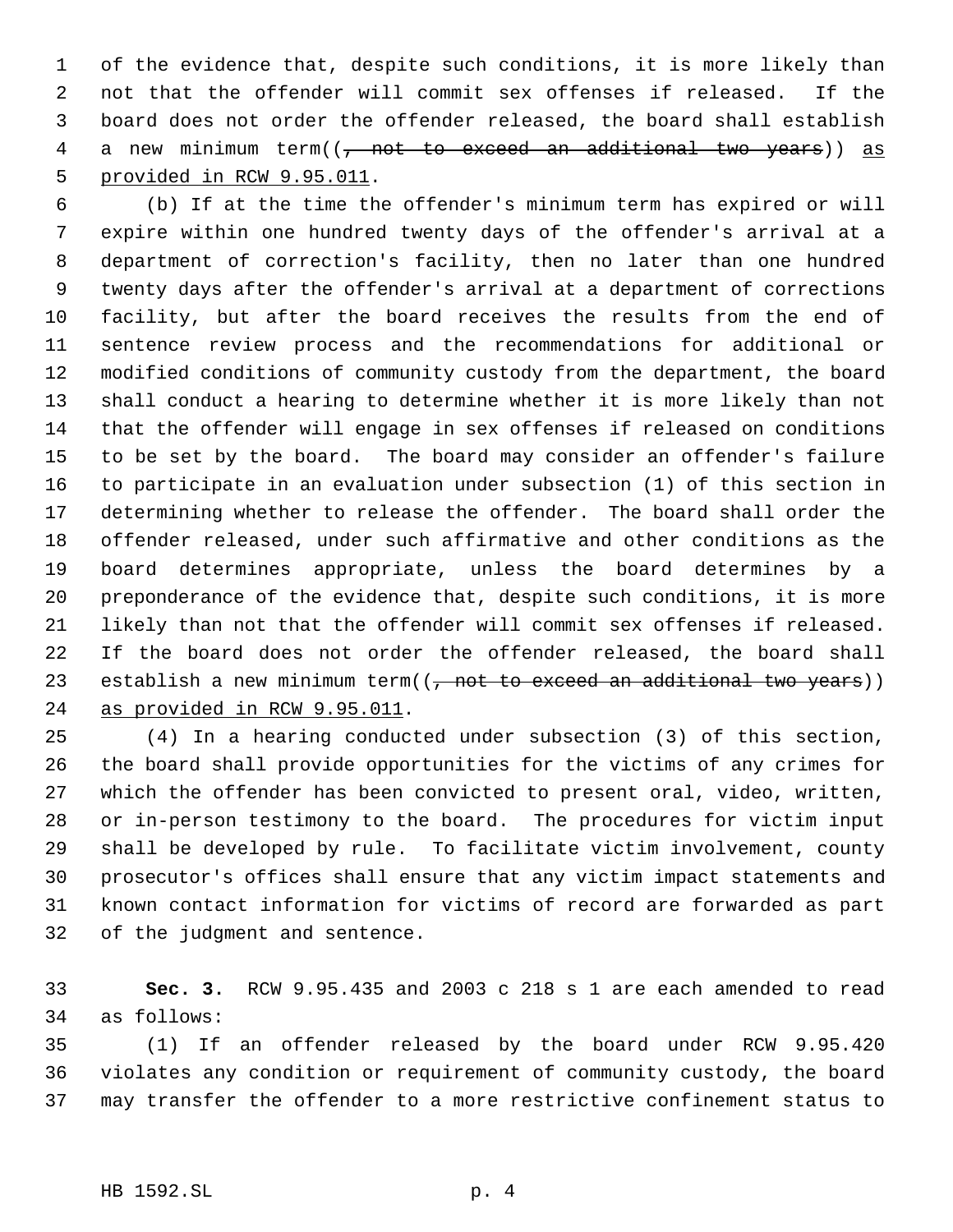serve up to the remaining portion of the sentence, less credit for any period actually spent in community custody or in detention awaiting disposition of an alleged violation and subject to the limitations of subsection (2) of this section.

 (2) Following the hearing specified in subsection (3) of this section, the board may impose sanctions such as work release, home detention with electronic monitoring, work crew, community restitution, inpatient treatment, daily reporting, curfew, educational or counseling sessions, supervision enhanced through electronic monitoring, or any 10 other sanctions available in the community, or may suspend the release and sanction up to sixty days' confinement in a local correctional 12 facility for each violation, or revoke the release to community custody whenever an offender released by the board under RCW 9.95.420 violates any condition or requirement of community custody.

 (3) If an offender released by the board under RCW 9.95.420 is accused of violating any condition or requirement of community custody, he or she is entitled to a hearing before the board or a designee of the board prior to the imposition of sanctions. The hearing shall be considered as offender disciplinary proceedings and shall not be subject to chapter 34.05 RCW. The board shall develop hearing procedures and a structure of graduated sanctions consistent with the hearing procedures and graduated sanctions developed pursuant to RCW 9.94A.737. The board may suspend the offender's release to community custody and confine the offender in a correctional institution owned, operated by, or operated under contract with the state prior to the hearing unless the offender has been arrested and confined for a new criminal offense.

 (4) The hearing procedures required under subsection (3) of this section shall be developed by rule and include the following:

 (a) Hearings shall be conducted by members or designees of the board unless the board enters into an agreement with the department to use the hearing officers established under RCW 9.94A.737;

33 (b) The board shall provide the offender with ((written notice of 34  $the violation$ ,)) findings and conclusions which include the evidence relied upon, and the reasons the particular sanction was imposed. ((The notice shall include a statement of the rights specified in this 37 subsection, and the offender's)) The board shall notify the offender of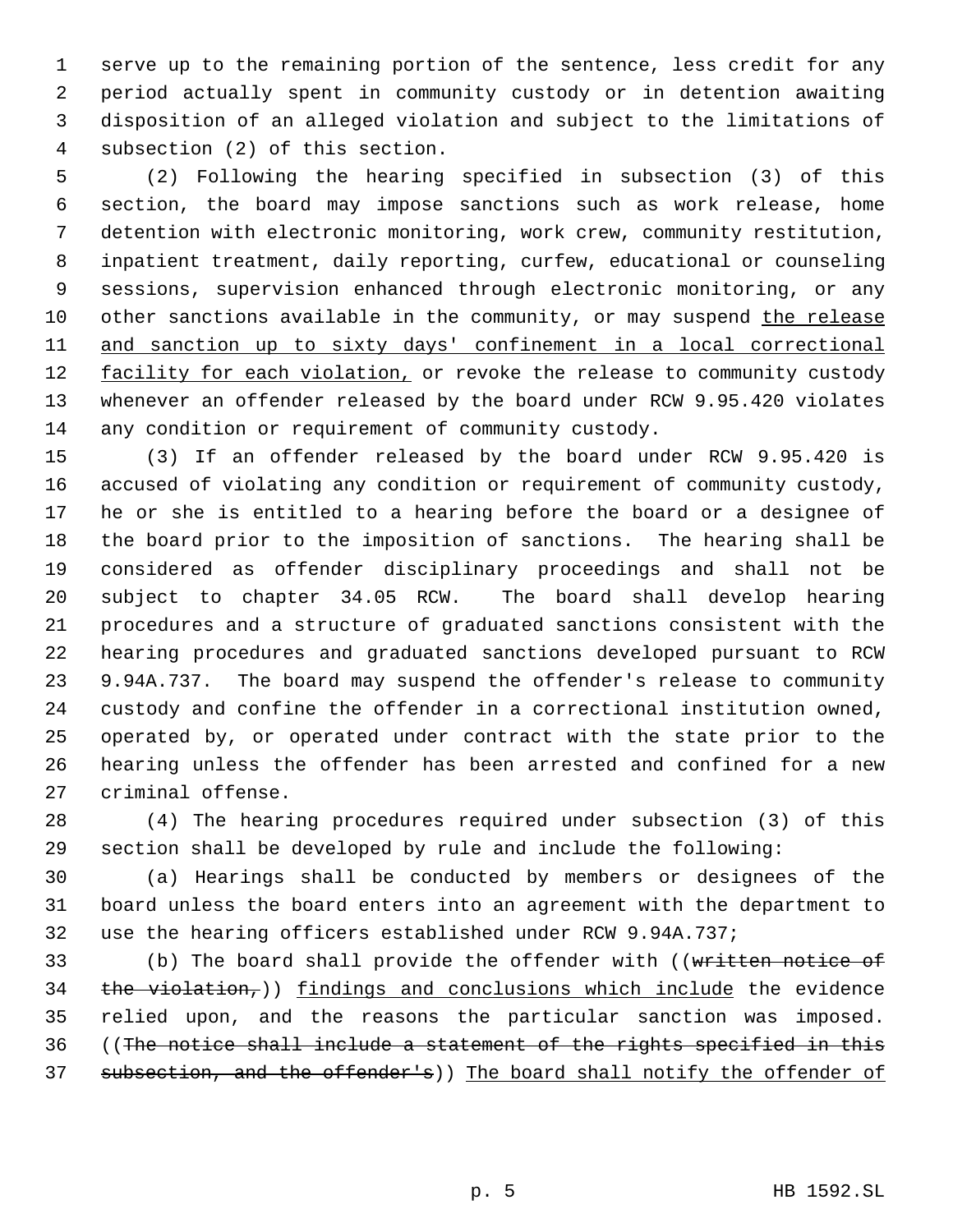1 the right to appeal the sanction and the right to file a personal restraint petition under court rules after the final decision of the board;

 (c) The hearing shall be held unless waived by the offender, and shall be electronically recorded. For offenders not in total confinement, the hearing shall be held within thirty days of service of notice of the violation, but not less than twenty-four hours after notice of the violation. For offenders in total confinement, the hearing shall be held within thirty days of service of notice of the violation, but not less than twenty-four hours after notice of the violation. The board or its designee shall make a determination whether probable cause exists to believe the violation or violations occurred. The determination shall be made within forty-eight hours of receipt of the allegation;

 (d) The offender shall have the right to: (i) Be present at the hearing; (ii) have the assistance of a person qualified to assist the 17 offender in the hearing, appointed by the ((hearing examiner)) 18 presiding hearing officer if the offender has a language or communications barrier; (iii) testify or remain silent; (iv) call witnesses and present documentary evidence; (v) question witnesses who appear and testify; and (vi) be represented by counsel if revocation of the release to community custody upon a finding of violation is a probable sanction for the violation. The board may not revoke the release to community custody of any offender who was not represented by counsel at the hearing, unless the offender has waived the right to counsel; and

27 (e) The sanction shall take effect if affirmed by the ((hearing 28 examiner)) presiding hearing officer.

29 (5) Within seven days after the ((hearing examiner's)) presiding 30 hearing officer's decision, the offender may appeal the decision to the 31 full board or to a panel of three reviewing examiners designated by the chair of the board or by the chair's designee. The sanction shall be reversed or modified if a majority of the panel finds that the sanction was not reasonably related to any of the following: (a) The crime of conviction; (b) the violation committed; (c) the offender's risk of reoffending; or (d) the safety of the community.

 (6) For purposes of this section, no finding of a violation of conditions may be based on unconfirmed or unconfirmable allegations.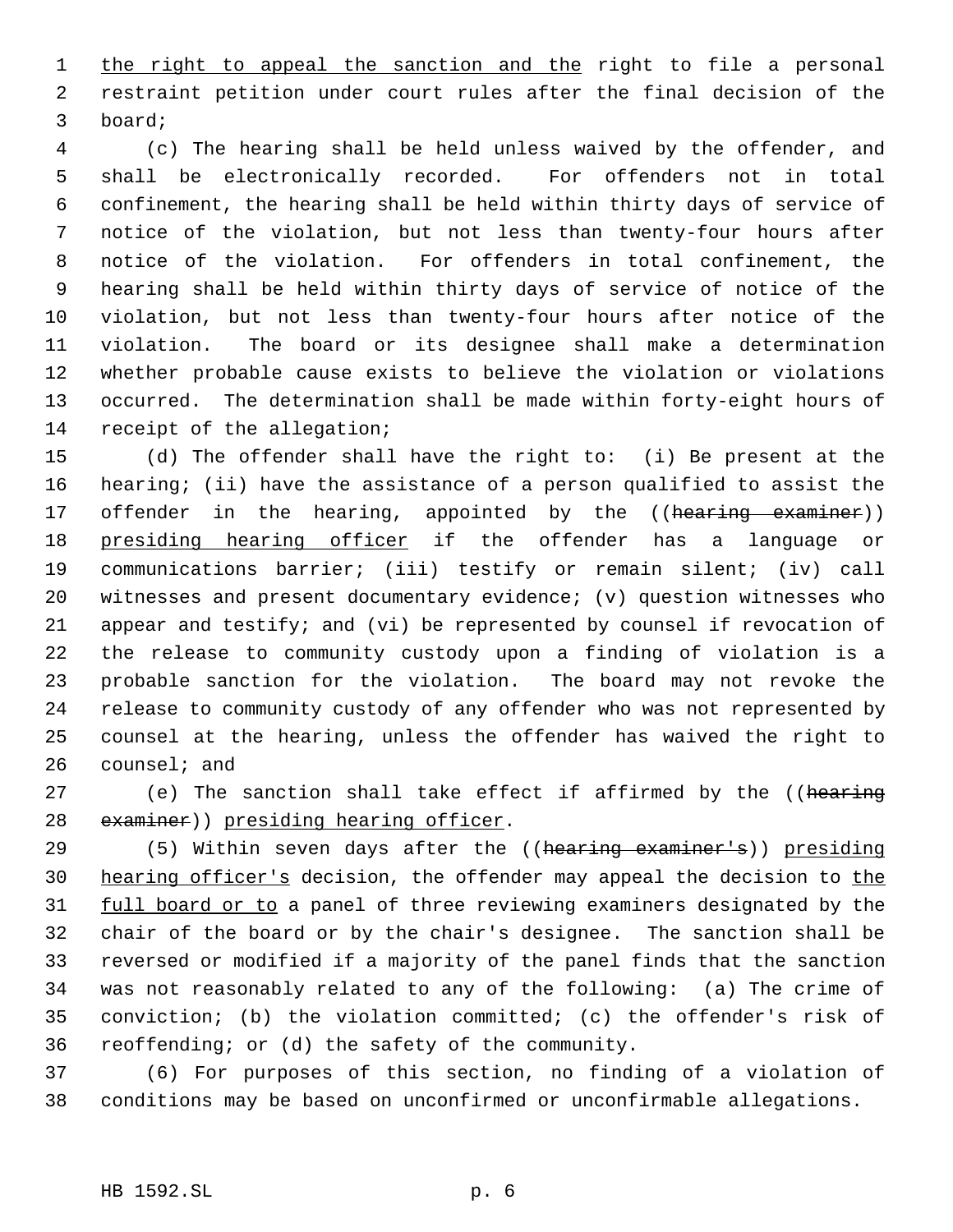**Sec. 4.** RCW 9.96.050 and 2002 c 16 s 3 are each amended to read as follows:

3 (1)(a) When ((a prisoner)) an offender on parole has performed all obligations of his or her release, including any and all legal financial obligations, for such time as shall satisfy the indeterminate sentence review board that his or her final release is not incompatible with the best interests of society and the welfare of the paroled individual, the board may make a final order of discharge and issue a 9 certificate of discharge to the ((prisoner)) offender. ((The 10 certificate of discharge shall be issued to the offender in person or 11 by mail to the prisoner's last known address.))

12 (b) The board retains the jurisdiction to issue a certificate of 13 discharge after the expiration of the offender's or parolee's maximum statutory sentence. If not earlier granted and any and all legal 15 financial obligations have been paid, the board shall issue a final 16 order of discharge three years from the date of parole unless the 17 parolee is on suspended or revoked status at the expiration of the 18 three years.

 (c) The discharge, regardless of when issued, shall have the effect 20 of restoring all civil rights lost by operation of law upon conviction, and the certification of discharge shall so state.

 (d) This restoration of civil rights shall not restore the right to 23 receive, possess, own, or transport firearms.

 (e) The board shall issue a certificate of discharge to the offender in person or by mail to the offender's last known address.

 (2) The board shall send a copy of every signed certificate of discharge to the auditor for the county in which the offender was sentenced and to the department of corrections. The department shall create and maintain a data base containing the names of all felons who have been issued certificates of discharge, the date of discharge, and the date of conviction and offense.

 ((The board retains the jurisdiction to issue a certificate of discharge after the expiration of the prisoner's or parolee's maximum statutory sentence. If not earlier granted, the board shall make a final order of discharge three years from the date of parole unless the parolee is on suspended or revoked status at the expiration of the three years. Such discharge, regardless of when issued, shall have the effect of restoring all civil rights lost by operation of law upon